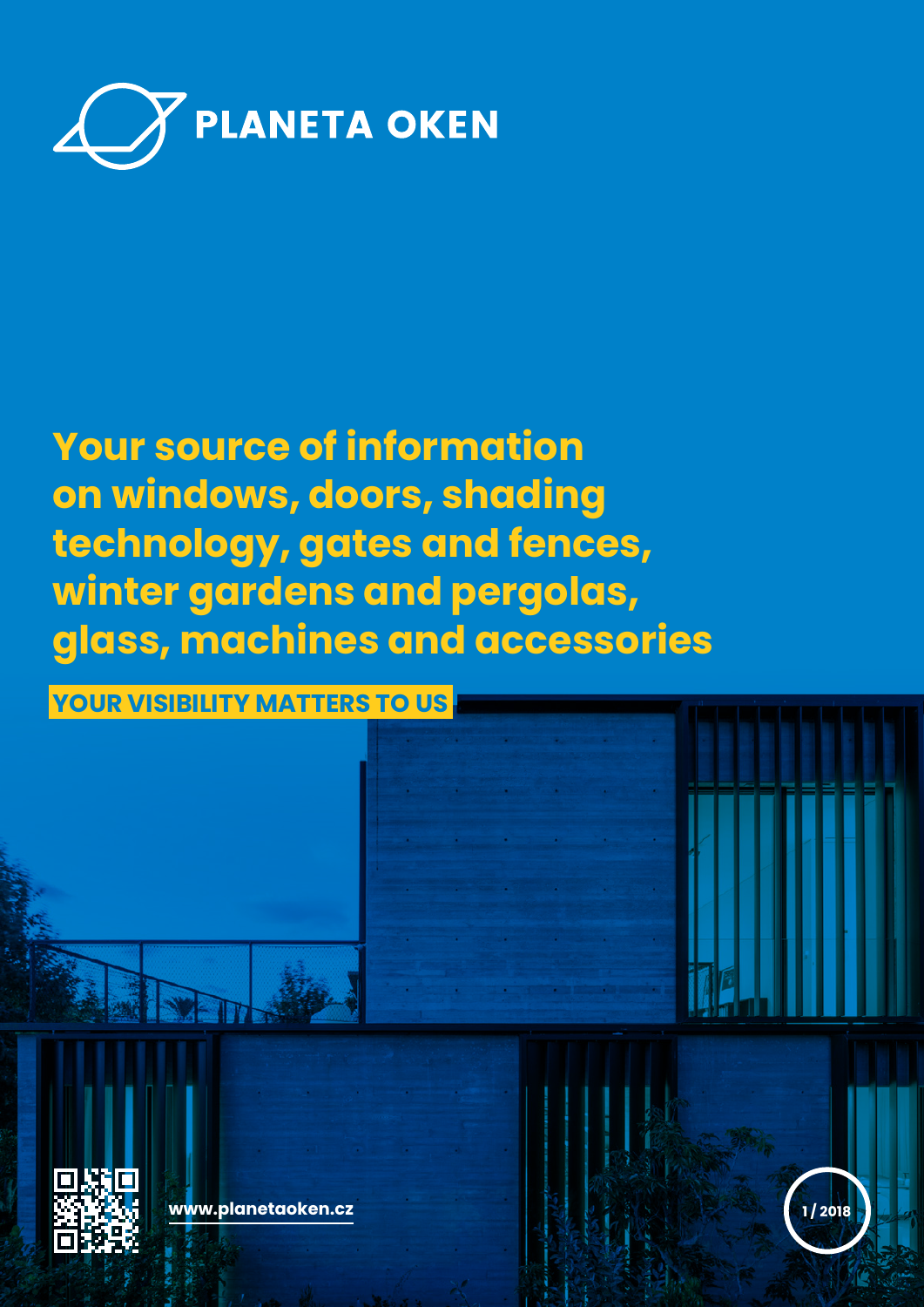# **Basic Info about the Project**

**In 2017, I, Ing. Jan Antonín (long active in the window and door business in CZ and SK) and Ing. Martin Lojda (long active in the IT world and e-marketing in CZ) decided to join our efforts and create capitaland staff-independent portal which will, in cooperation with experts of the given field, be a valuable source of information for general public. Thus, we established PlanetaOken, s.r.o., and a follow-up pilot program - the www.planetaoken.cz portal.**

**Ing. Jan Antonín**, Executive Director

# **Vision**

Our vision is to create field-oriented e-marketing dynamic environment for advertisers who aim at firstly the general public in the Czech Republic and later in other EU countries. Mainly, we target potential clients interested in windows, doors, shading, winter gardens and pergolas, gates and fences, glass walls, glass, machines and its accessories.

### **Goal**

The main goal of the portal is to bring quality and accurate information from the industry and provide companies with an opportunity to present their activities online at a place where they can be truly seen and where they can get transparent feedback.

As part of the sub-goals, we list the ongoing development of the portal's functionality in connection with the latest trends in e-marketing, requested client services and further, the launch of foreign portals with identical functionality and language mutations, as well as automatic translation of your articles.

# **TRY SOMETHING NEW ON YOUR WAY TO MEET NEW CUSTOMERS!**

We wish to help you build your corporate image so that the Internet generation of your potential clients becomes aware of you. It is a long-lasting issue which can take years. However, clients shift their attention towards online services and you cannot stay behind. Our team of programmers, graphic designers, editors and marketing specialists is ready to provide you with guidance and satisfy your wishes or issues.

### **What will advertising bring you and how we differ from others**

- **•** You promote yourself as a modern and dynamic company which is not afraid of new trends, using portal marketing environment continuously adapting to your needs. Client feedback is important for you.
- **•** You complete the link profile of your current web presentation with a partner that matters in the industry – important for SEO (search engine optimization) – we know the gimmicks that bring more visitors to your website
- **•** As part of the yearly registration fee, you receive, free of charge, a quarterly analysis of key words that your potential clients search for, that way you can react ahead of them (e.g. with articles on a given topic on our portal)
- **•** Exact online marketing targeting compared to classic PPC advertisements, our portal is visited directly by members of your target group, where you have a chance to address them and put together a more personalized offer. Potential clients are given the opportunity to directly place an order and so the path to reaching the goal – another satisfied customer is shortened.
- **•** Visitors to our portal coming from classic search engines (seznam.cz, google.com) use particular key words which can be linked on our portal directly with your company (either in the form of an article, company profile, or a note in the discussion or in the vocabulary section).
- **•** More and more clients step aside from the classic printed form and search information online – our portal goes towards such trends and provides visitors with well-organized information that can be found in one place. You are given an opportunity to address a new generation of clients to whom the classic form of advertising is very distant and

who solve everything on the Internet. **•** The costs of online advertising are proportionally even lower than the classic form of advertising using flyer campaigns, trade shows or TV and radio spots. The outcome is not easily measurable. With us, through wellarranged statistics, you can find out how many people have visited your site or how many people have read your articles. Like that, you can see for yourself that your efforts have been addressed.

**•** You only pay for what you actually use – many of our services are charged on a day-by-day basis. That way, you have a chance to turn a service on or off at any time.

# **COME AND JOIN US TO MOVE YOUR BUSINESS TO THE NEXT LEVEL!**

## **Audience**

The number of visitors to the portal increases all the time. Now, already, the average time spent on our portal is over two minutes among new-coming visitors. We also steadily keep the bounce rate under 10%. We plan to increase the current number of approx. 100 visitors per day to 1000 by the end of the year and to further grow. The percentage of visits coming from organic search (e.g. Seznam or Google) exceeds 50% and is continuously growing.

We have been continuously working on the growing number of visitors and thus a better visibility of your company – based on feedback from key word search, we write attractive articles on given topics, we initiate discussions in the forum or advertise on social networks.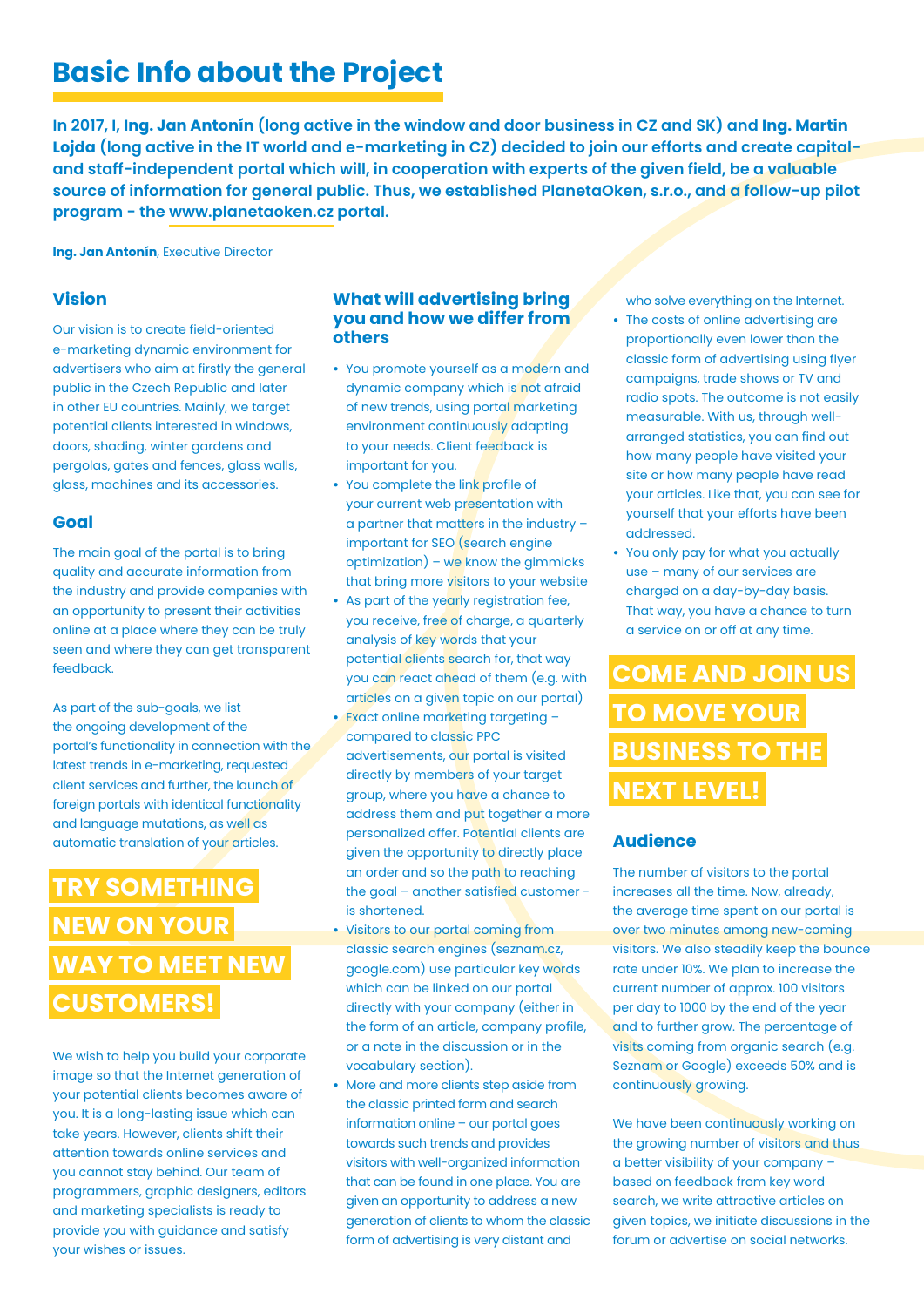# **Portal Areas**

### **Articles**

#### **Technical Articles**

-are longer articles on a particular topic where we guarantee the truth and accuracy, and are of high information value to the portal visitors. They are written by experts in the field, we require a minimum length of the text and a certain level of "readability", so that they are interesting for readers. The public is given a chance to react to the article and complete it with new information or questions. All articles are graphically and text edited by our editors. Our team of copywriters (authors) will help you write an article on a given topic and, as part of our paid image database, we offer unique photos inserted to the article in a way that the copy rights are not infringed. To maintain the exclusivity and to be able ensure interesting topics, the number of articles is limited to 365 per year.

#### **Short Messages**

-aim to briefly inform about the current state of things in the industry. Its formate is a brief text note with an attached image and a link to more information. You can use these messages to notify your potential clients about new products, participation in trade shows, various special offers for clients etc. The number of short messages per year is not limited beforehand, so it is only your creativity that matters.

#### **Advantages for you**

- **•** Your brand or product is communicated in a friendly way for the awareness of the readership
- **•** Readers connect your company with a topic which you write about, you thus gain more credibility and become well-known as an expert in the field
- **•** Your commercial articles are shared on social networks (Facebook, Twitter) and can be viewed by a large number of people.

### **Objective references – company rating**

Based on orders actually carried out, your clients (retail, as well as wholesale) have a chance to evaluate the performance of the order in a couple of points (and the performance of your sub-suppliers, mounters, sales people etc.) and publish this information. Based on such evaluations, rating is displayed

on the portal about your company which can provide valuable information for your potential clients about your credibility and customer satisfaction. It can be one of the decisive factors when looking for a supplier to deliver an order.

The genuinity of such order evaluation is assessed directly by you, therefore there is no risk of such mechanism being misused to damage your reputation.

You have a chance to directly insert a link to a form personalized for your company to your offer software, and so simplify the process of order evaluation for your customers or to link to your portal directly from your website in the form of a banner, or to send also a preprepared PDF presentation including motivation for evaluation together with your offers and contracts for work.

# **Company Profile**

Any company doing business in fields relevant to the scope of the portal has a chance to register their company profile, whether or not the company is a production or a business company, or alternatively a foreign company within the EU. On each Company Profile tab, you can find key information on the company itself, its business premises, evaluation, offers or orders, published articles, discussions, products, or tags and certifications such as Czech Active Capital or ECO Company.

### **Classification to Business and Production Companies**

Based on the economic data (revenues from own products or services, or sales of goods), upon the registration, we can record at what percentage a particular company is a production or business company, which is a common question when requesting products and services.

### **Tag: Czech Active Capital – Company Accentualization**

Companies can obtain the tag if they meet the criteria, such as the seat of he company being in the Czech Republic, the company owner being a private person or legal entity from the Czech Republic, and the company having a certain minimum number of employees. Such

criteria indicate a company that employs workers in the Czech Republic, pays taxes in the Czech Republic and also the ownership shares are kept in the Czech Republic. The possession of such tag is an important indicator for clients who prefer local production and companies. The tag is within the portal promoted in a number of ways and companies possessing it can be prioritized by clients when creating demands.

### **Tag: ECO Company – Company Accentualization**

For a company which builds on eco thinking and cares about its eco footprint, this tag is essentially a must. Based on the registration form (filled in by the Executive Director or a Board Member) the advertiser proclaims in what areas of business the company uses e.g. renewable resources, etc. - this form is then published in the company profile and, based on evaluation, the company receives the ECO Company tag.

At neck breaking speed, the number of clients who respond to eco-friendly issues and care about productiongenerated environmental burden is growing. You now have a unique chance to show that the sustainable development really matters to you and that you are not inattentive of ecology.

# **LET US DO THE HARD WORK FOR YOU!**

# **Supply / Demand**

These sections aim to efficiently sort out particular demands and purposefully distribute offers of individual advertisers.

#### **Supply**

Is intended for advertisers who wish to offer their products and services (promotional sales events, trigger prices, etc.) to all users and visitors to the portal. The Supply section is graphically different from the Article section and is not subject to the 365-offers-per-year limit. The promoted Supply section is automatically linked with Facebook and due to key words efficiently searchable in search engines. The list of all offers is also displayed in your Company Profile.